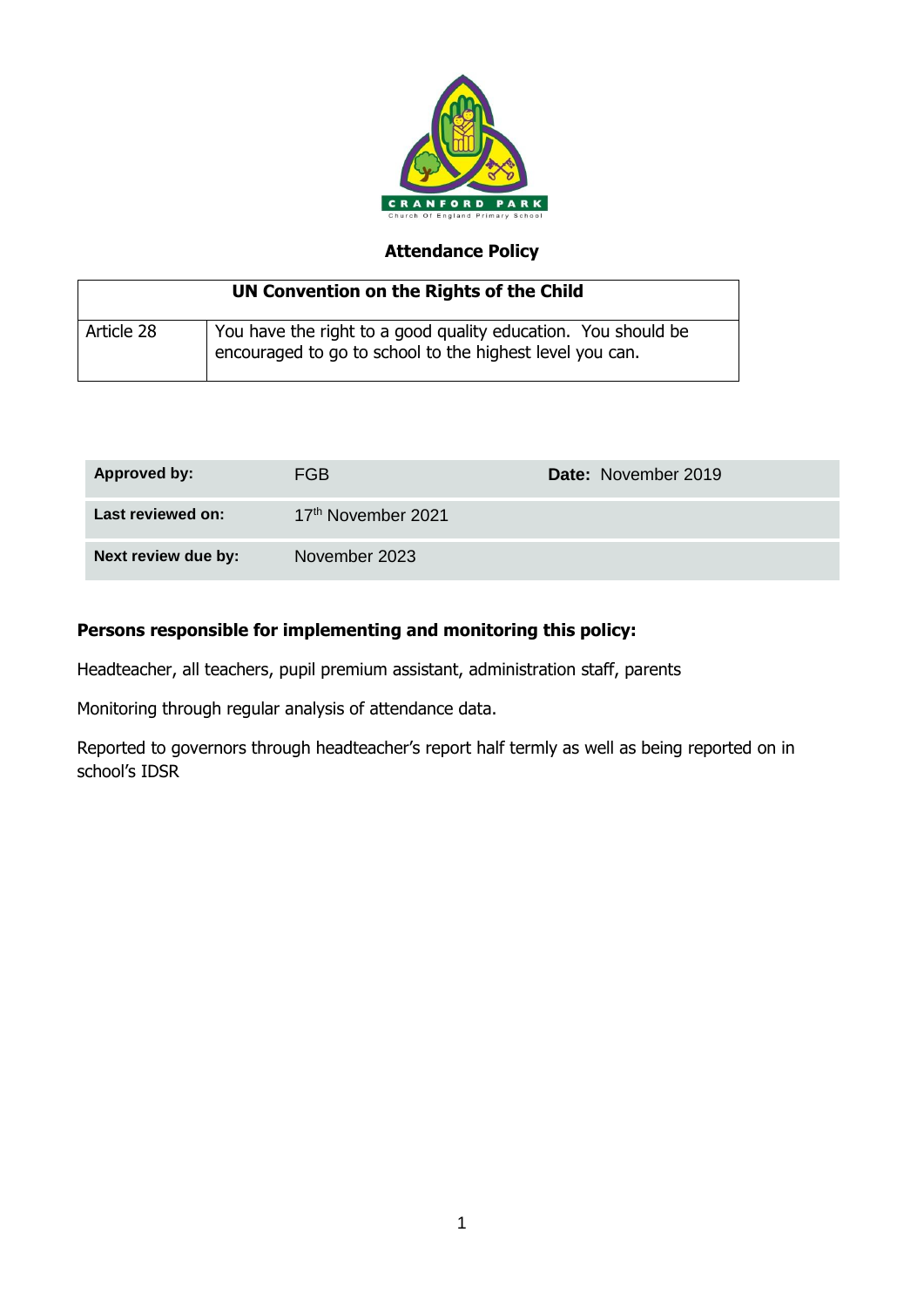## **Section 1:**

## **1.1 Introduction**

School attendance is subject to various education laws and this school attendance policy is written to reflect these laws and the guidance produced by the Department for Education and Hampshire County Council. This Attendance policy is also consistent with the following school policies:

- admissions
- anti-bullying
- safeguarding & child protection
- exclusion
- special educational needs
- Teaching
- **Learning**
- Behaviour

We expect a high level of attendance & punctuality from all of our pupils and this is included in our school's home-school agreement which parents must sign following their child's admission to the school.

It is very important therefore that parents make sure that their child attends regularly and this Policy sets out how, together, we will achieve this.

# **1.2 Rationale / Statement of Intent**

For a child to reach their full educational achievement a high level of school attendance is essential.

We are committed to providing an education of the highest quality for all our pupils and endeavour to provide an environment where all pupils feel valued and welcome. Parents and pupils play a part in making our school successful. Every child has a right to access the education to which he/she is entitled. Parents and teachers share the responsibility for supporting and promoting excellent school attendance and punctuality for all.

It is our duty to consistently strive to achieve a goal of 100% attendance for all children. Every opportunity will be used to convey to pupils and their parents or carers the importance of regular and punctual attendance.

For our children to take full advantage of the educational opportunities offered, it is vital that every child is at school, on time, every day the school is open unless the reason for the absence is unavoidable. The routines children develop around attendance and punctuality at school are the same as the expectations of any future employer in the world of work. High attainment, confidence with peers and staff, and future aspirations depend on good attendance.

### **Good attendance is important because:**

- Statistics show a direct link between under-achievement and absence below 95%
- Regular attenders make better progress, both socially and academically
- Regular attenders find school routines, school work and friendships easier to cope with
- Regular attenders find learning more satisfying
- Regular attenders are more successful in transferring between primary school, secondary school, and higher education, employment or training

### **Section 2:**

### **Operating the Policy**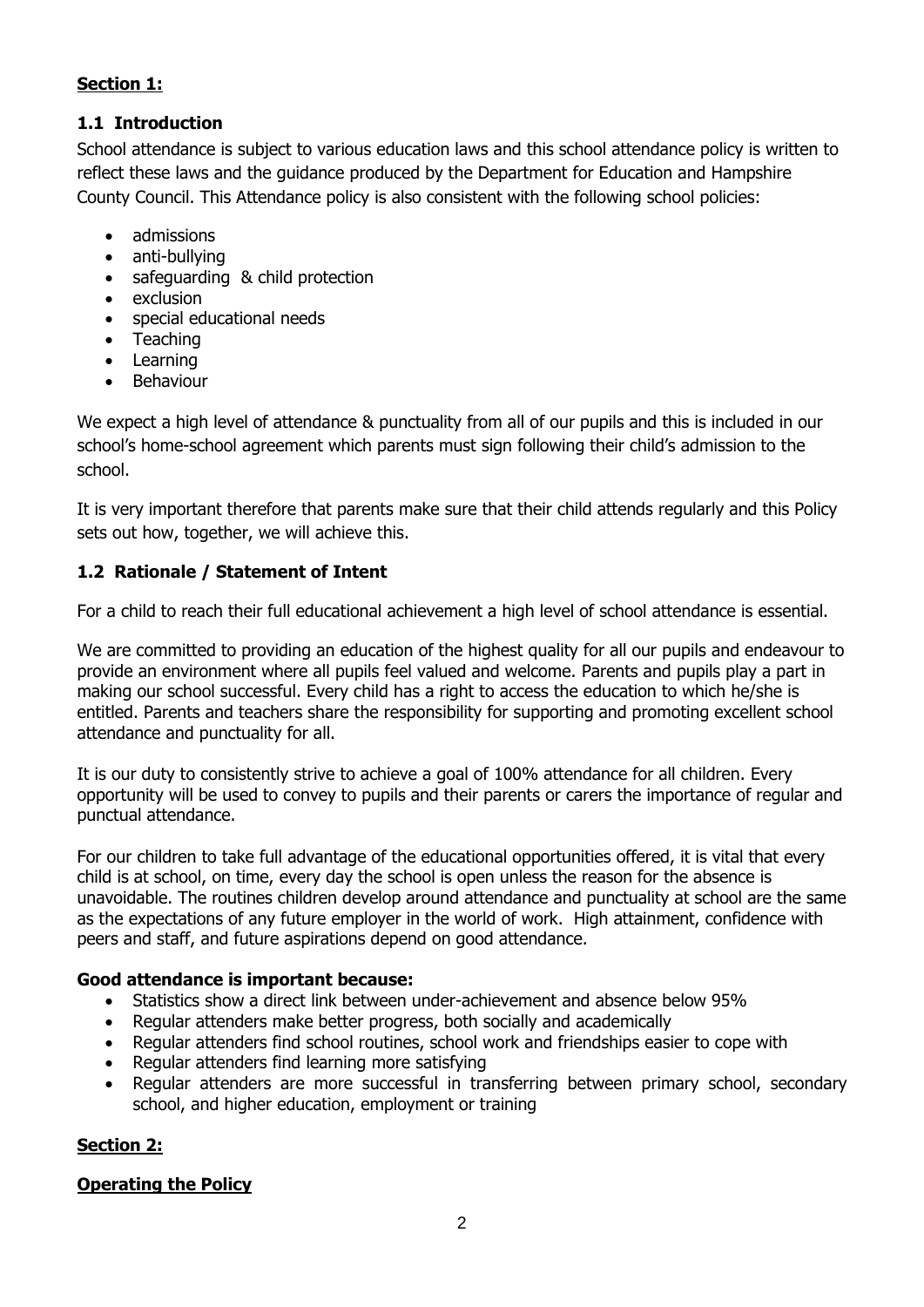## **2.1 Promoting Good Attendance**

The foundation for good attendance is a strong partnership between the school, parents and the child. The Home/School agreement contains details of how we will work with parents and our expectations of what parents will need to do to ensure their child achieves good attendance.

To help us all to focus on this we will:

- Provide information on all matters related to attendance in our regular newsletters;
- Report to parents on how their child is performing in school, what their attendance and punctuality rate is and how this relates to their attainment;
- Celebrate good attendance by rewarding individual achievements;
- Set Targets for the school for attendance;

## **Section 3:**

### **3.1 Roles and Responsibilities:**

## **Responsibilities of the School's Attendance Leader**

The Headteacher will oversee, direct and co-ordinate the school's work in promoting regular and improved attendance and will ensure the Attendance Policy is consistently applied throughout the school. They will also ensure that attendance is both recorded accurately and analysed. They will ensure that attendance issues are identified at an early stage and that support is put in place to deal with any difficulties.

If absence is frequent or continuous, except where a child is clearly unwell, staff will discuss with parent/carers the need and reasons for their child's absence and will encourage them to keep absences to a minimum. A note or explanation from a pupil's home does not mean an absence becomes authorised. The decision whether or not to authorise an absence **will always rest with the school**.

### **Responsibilities of Classroom Staff:**

- Ensure that all students are registered accurately
- Promote & reward good attendance at all appropriate opportunities.
- Liaise with the Attendance Leader on matters of attendance and punctuality
- Communicate any concerns or underlying problems that may account for a child's absence.

### **Responsibilities of Pupils** (with due consideration and regard to the pupil's age)**:**

- Attend every day unless they are ill or have an authorised absence.
- Arrive in school on time.
- Take responsibility for registering at the Reception Desk if they are late or are leaving the school site during school hours.

# **Responsibilities of Parents and Carers:**

Ensuring their child's regular attendance at school is a parent/carers legal responsibility (section of the 1996 Education Act) and permitting absence from school that is not authorised by the school creates an offence in law.

Parents will:

- Inform the school on the first day of absence.
- Discuss with the class teacher any planned absences well in advance.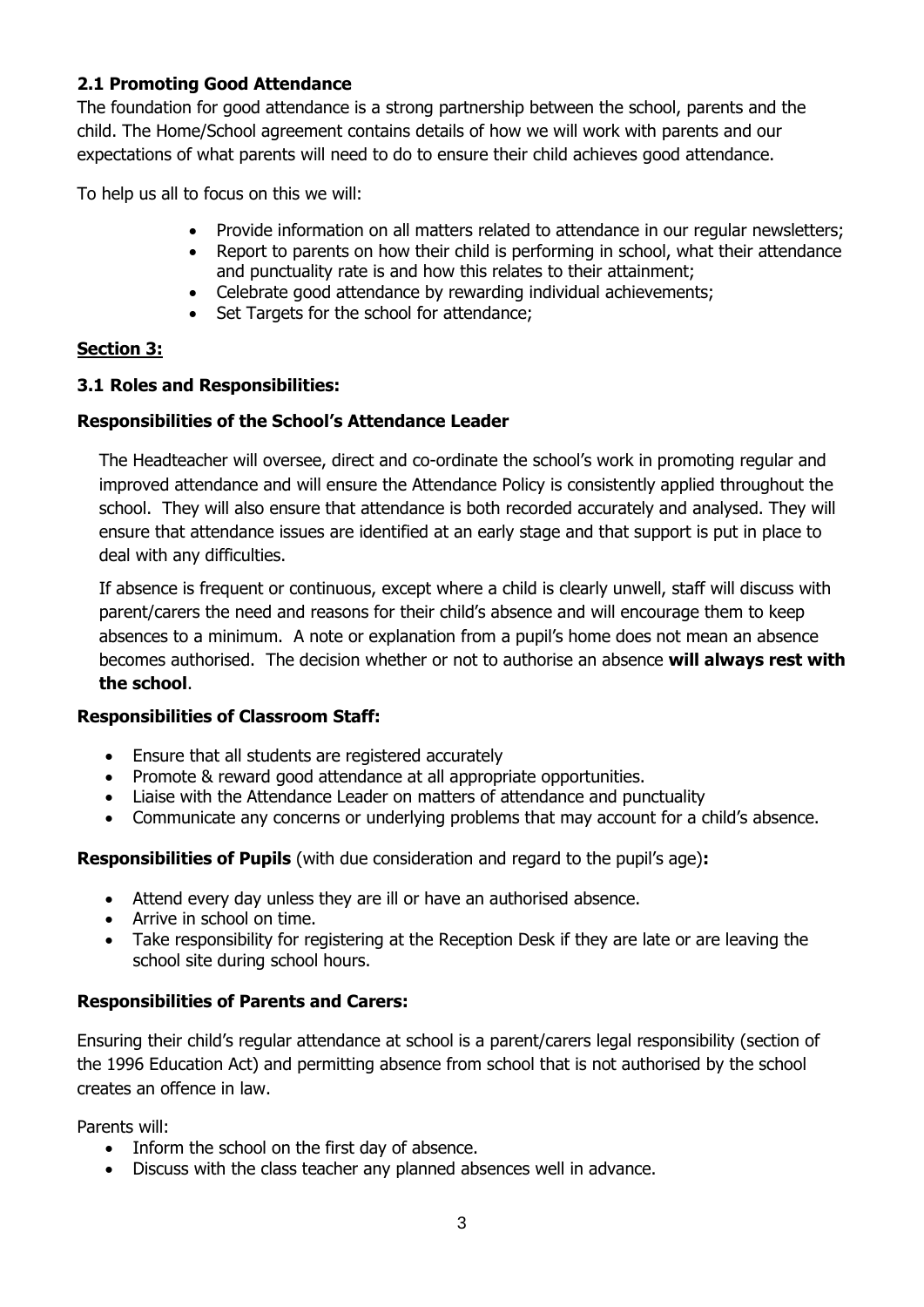- Support the school in aiming for 100% attendance for their child each year.
- Make sure that any absence is clearly accounted for by phone or email on the first and subsequent days of absence, or by letter if a phone is unavailable**.**
- Avoid taking their child out of school for non-urgent medical or dental appointments.
- Only request for leave of absence if it is for an exceptional circumstance

### **3.4 Recording Attendance**

Legally the register must be marked twice daily. This is once at the start of the school day 8.45am and again for the afternoon session at 1.00 pm.

### **3.5 Lateness /Punctuality**

It is important to be on time at the start of the morning and afternoon school sessions. The start of lessons are used to give out instructions or organise work. If a child is late they can miss work and time with their class teacher getting vital information and cause disruption to the lesson for others. The child may also feel embarrassed which could lead to possible further absence.

- The school day begins at 8.45am and all **pupils are expected to be in school at that time**. Morning registration is at 8.50 am and it closes at 9.20am.
- All lateness is recorded daily. This information will be required by the courts, should a prosecution for non-attendance or lateness be necessary
- Arrival after 8.50am (when the classroom doors have been closed) is considered 'Late' and the 'L' mark will be used. A pupil will receive a late mark 'L' if they are not in the classroom at 8.50am when the registers are taken.
- Arrival after the close of registration (9.20am) will be marked as unauthorised absence code 'U' in line with county and Department for Education (DfE) guidance. This mark shows them to be on site, but is legally recorded as an absence.
- If a pupil is late due to a medical appointment, they will receive an authorised absence coded 'M'. Please be advised that where possible doctors and dentists appointments should be made outside of school hours or during school holidays.

Pupils who are consistently late are disrupting not only their own education but also that of the other pupils. On-going and repeated lateness is considered as **unauthorised absence and will be subject to legal action** (see section 6 for further detail).

Parents, guardians or carers of pupils who have patterns of lateness will be contacted to discuss the importance of good time keeping and how this might be achieved. If lateness persists, parents, guardians or carers will be invited to attend the school and discuss the problem and support offered. If support is not appropriate or is declined and a child has 10 or more sessions of unauthorised absence due to lateness recorded in any 10 week period the school or the Hampshire County Council will be required to issue parents with a penalty notice in accordance with Hampshire's Code of Conduct for issuing penalty notices for non-attendance (See section 6 of this policy for further detail).

Parents are asked to collect their child promptly at the end of the school day. Where late collection is persistent and/or significantly late, the school is obliged to take any uncollected pupil to a place of safety and share concerns as necessary with other agencies, such as the Police and Children's Services - Social Care. If one is available, the school may place a child into the after school club and provide the parent with the bill.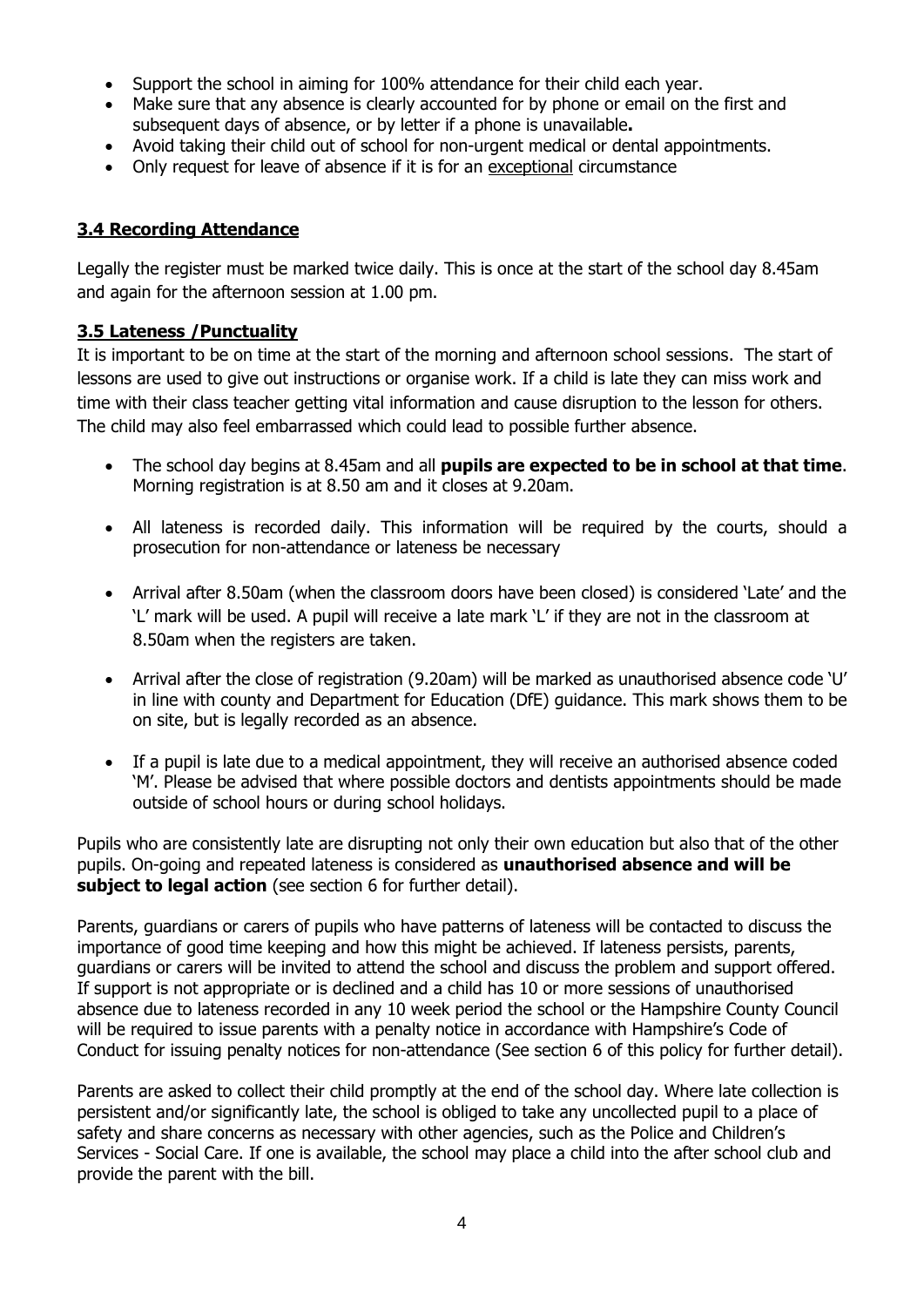## **3.6 What to do when a child is absent?**

## **First Day Absence**

A child not attending school is considered a **safeguarding** matter. This is why information about the cause of any absence is always required.

If a child is absent the parent **must**:

• Contact the school as soon as possible on the first day of absence.

This can be via the StudyBugs App, a phone call or in person to the class teacher or office staff.

If a child is absent we **will**:

- Telephone or text parents on the first day of absence if we have not heard from them; This is because the school has a duty to ensure each child's safety as well as their regular school attendance
- Invite parents to a meeting to discuss the situation if absences persist;
- Refer the matter to the Hampshire's Attendance Legal Panels if absence is unauthorised and falls below 90%.

### **Third Day Absence**

If a child is not seen and contact has not been established with any of the named parent/carers after three days of absence the school is required to start a child missing in education procedures as set down by Hampshire County Council Guidance. The school will make all reasonable enquires to establish contact with parents and the child, including making enquires to known friends, wider family.

#### **Ten Days Absence**

We have a legal duty to report the absence of any pupils who is absent without an explanation for 10 consecutive days. If the child is not seen and contact has not been established with the named parent/carer then the Local Authority is notified that the child is 'at risk of missing'. Children's Services staff will visit the last known address and alert key services to locate the child. So it is essential that we always have an up-to-date contact number for parents. There will be regular checks on telephone numbers throughout the year.

### **Continued or Ongoing Absence**

Absence, for whatever reason, disadvantages a child by creating gaps in his or her learning. Research shows these gaps affect attainment when attendance falls below 95%. As such we monitor all absence thoroughly and all attendance data is shared with the Local Authority and the Department for Education. If a child has had absence and their attendance level is falling towards 90% we will contact parents and depending on the reasons for the absence will request a meeting with parents to discuss how the situation can be improved. If parents do not provide a suitable reason for the absence and so, do not support the school, then legal action may be taken.

If a child misses 10% (which equates to 3 weeks) or more of schooling across the school year, for whatever reason, they are defined as **persistent absentees (PA).** Where this absence is authorised the school will work with the Parents to support an improvement in their overall attendance.

All PA pupils and their parents are subject to an Attendance Plan or home school contract.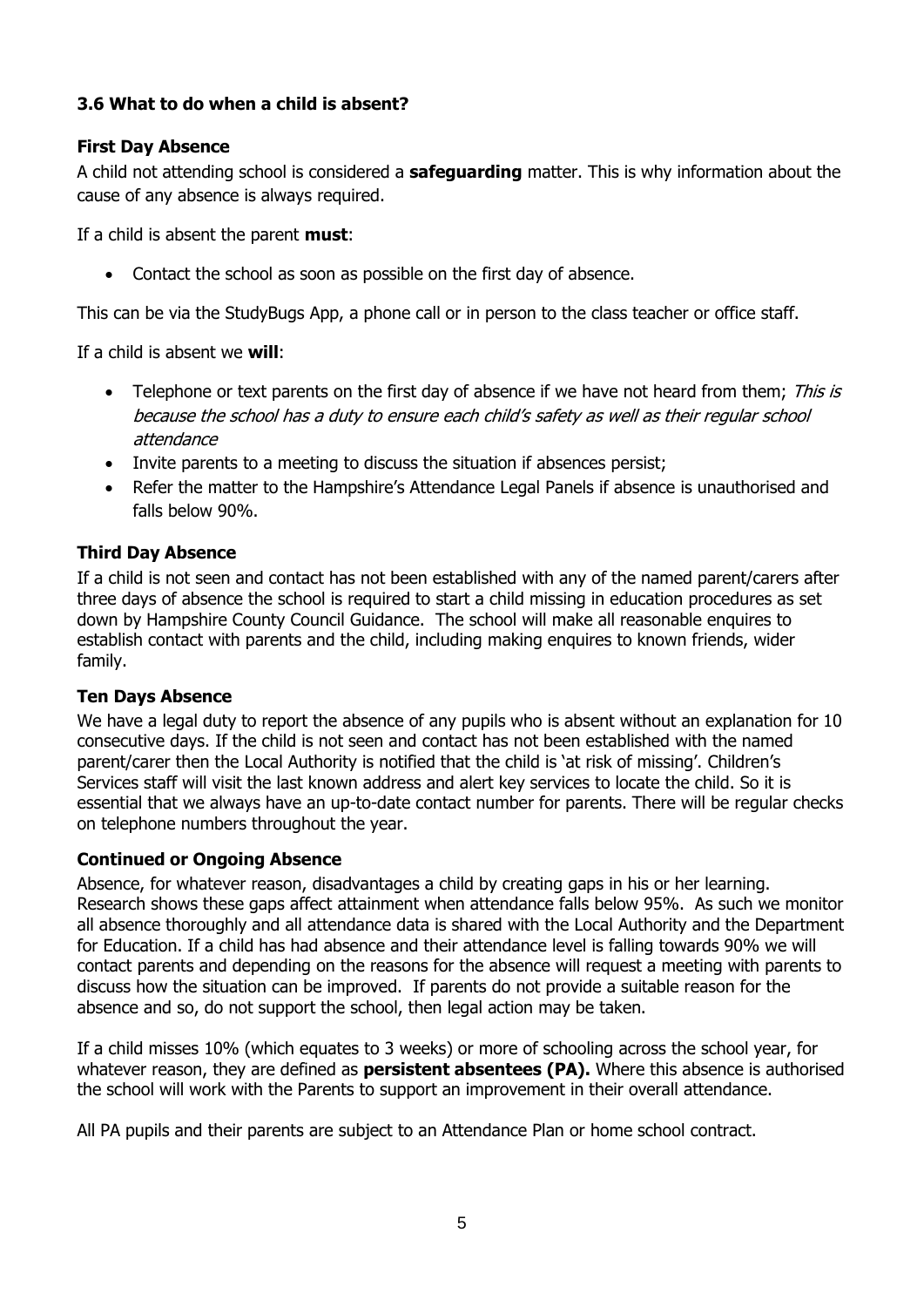Children at this school are dependent on their parents/carers, who are responsible for their level of attendance and punctuality. It is vital that children enjoy coming to school, and whilst being encouraged to attend well and on time, will not carry blame and be made to feel unhappy if their parents are not supportive or effective in these areas.

# **Section 4:**

# **4.1 Request for Leave of Absence:**

Amendments to school attendance regulations were updated in November 2016: **(Pupil registration, England) regulations state that**

**Head teachers should only authorise leave of absence in exceptional circumstances. If a head teacher grants a leave request, it will be for the head teacher to determine the length of time that the child can be away from school. Leave is unlikely, however, to be granted for the purposes of a family holiday as a norm.**

The fundamental principles for defining 'exceptional' are rare, significant, or unavoidable which means the event could not reasonably be scheduled at another time. **There are no rules on this** as circumstances vary from school to school and family to family. There is however, no legal entitlement for time off in school time to go on holiday **and in the majority of cases holiday will not be authorised.** Parents/Carers wishing to apply for leave of absence need to fill in a Leave of Absence form available from the school office and website in advance and before making any travel arrangements.

If term time leave is taken without prior permission from the school, the absence will be unauthorised and, if the number of sessions absent hits the thresholds set down in Hampshire's Code of Conduct, parent/carers will be issued with a fixed-penalty fine, or other legal action in accordance with the code (see section 6 for detail).

# **Taking holidays in term time will affect a child's schooling as much as any other absence and the school expects parents to support us by not taking children out during school time.**

If requests for leave of absence are submitted the school will not provide work to be completed on the days that the pupil is absent.

# **Section 5:**

# **5.1 Understanding types of absence:**

Pupils are expected to attend school every day for the entire duration of the academic year, unless there is an **exceptional reason** for the absence. There are two main categories of absences:

- Authorised Absence: is when the school has accepted the explanation offered as satisfactory justification for the absence, or given approval in advance for such an absence. If no explanation is received, absences cannot be authorised.
- Unauthorised Absence: is when the school has not received a reason for absence or has not approved a child's leave absence from school after a parent's request. This includes:
	- $\circ$  parents giving their children permission to be off school unnecessarily such as for shopping, birthdays, to look after siblings
	- $\circ$  truancy before or during the school day
	- o absences which have not been explained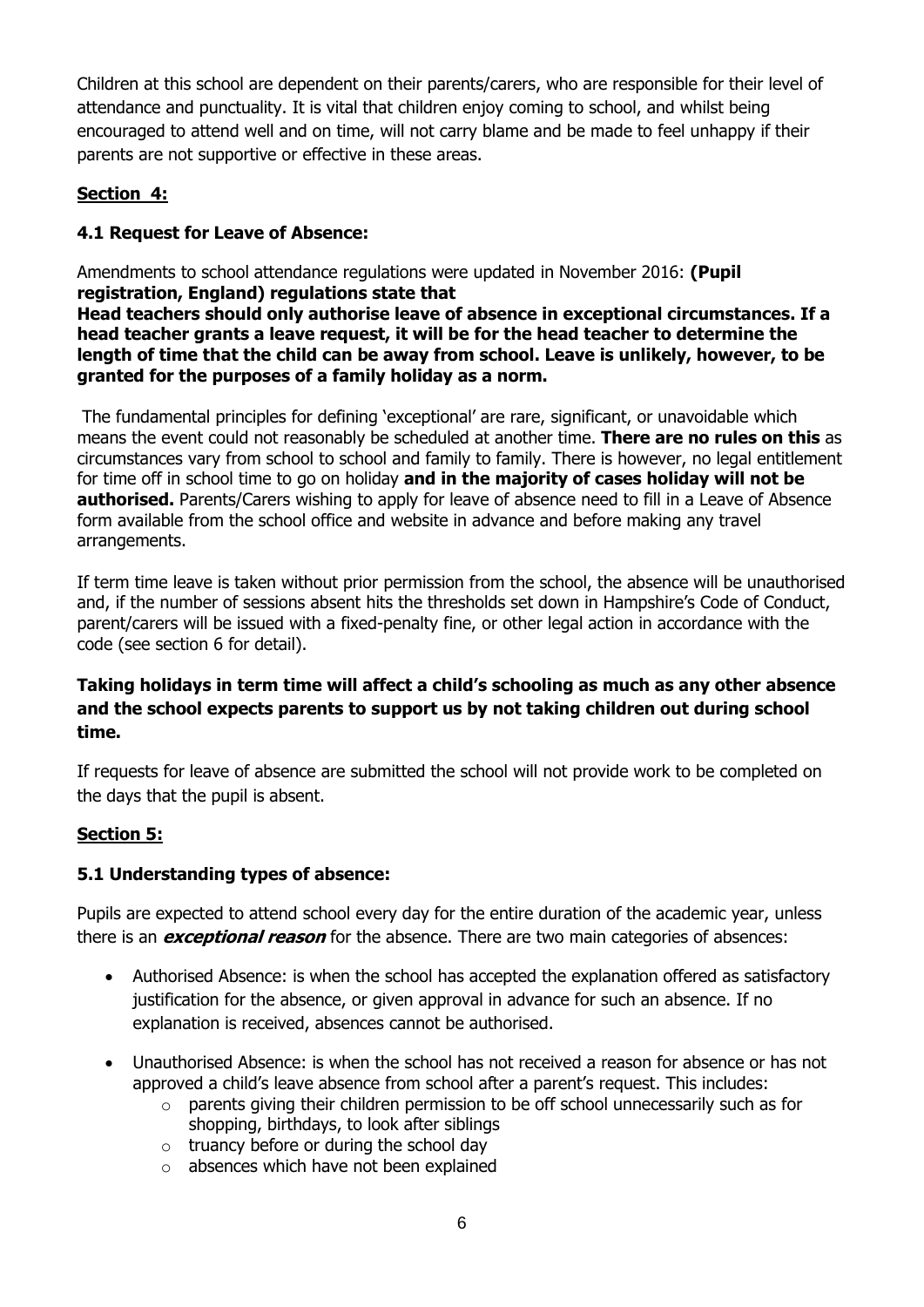A school can, if needed, change an authorised absence to an unauthorised absence and vice versa if new information is presented. Any changes will be communicated to parents/carers. An example of this would be where a parent states a child is unwell but on return to school there is evidence they have been on holiday.

# **Section 6:**

### **6.1 Penalty Notices for Non Attendance and other Legal Measures:**

In Education law, parents/carers are committing an offence if they fail to ensure the regular attendance of their child of compulsory school age at the school at which the child is registered, unless the absence has been authorised by the school.

### **Legal Measures for tackling persistent absence or lateness**

Hampshire Schools and Hampshire County Council will use the full range of legal measures to secure good attendance. Legal measures will only be considered through a referral to Hampshire's Attendance Legal Panels where:

- 1. **The child or family do not require the support from any agency to improve the attendance**
- 2. **The child has 10 or more sessions of unauthorised absence and parents are complicit in the child's absence.**

The following legal measures are for pupils of compulsory school age who are registered at a school**:**

- Parenting contracts set at Education Planning Meetings
- Parenting orders
- Penalty notices
- **Education Supervision Orders**
- **Prosecution**

## **Legal Measures for absence taken when the headteacher has declined parent/carers request for leave of absence**

Where a pupil has unauthorised absence due to either:

- 1. non approval of a parent/carer's request for leave of absence or
- 2. a holiday that has been taken without permission

and the unauthorised absence is for 10 or more sessions (5 days) in any 100 possible school sessions then a penalty notice for non-attendance will be issued.

Where a child has **unauthorised absence** the school must enforce Hampshire' s Code of Conduct for issuing Penalty Notices or follow its guidance on other Legal Measures for Non-Attendance. The Code of Conduct is a statutory document that ensures that powers for legal sanctions are applied consistently and fairly across all schools and their families within the authority. A copy is available from

[https://documents.hants.gov.uk/code-of-conduct-issuing-penalty-notices-for-unauthorised-absence](https://documents.hants.gov.uk/code-of-conduct-issuing-penalty-notices-for-unauthorised-absence-from-schools.pdf)[from-schools.pdf](https://documents.hants.gov.uk/code-of-conduct-issuing-penalty-notices-for-unauthorised-absence-from-schools.pdf)

Further advice can be found at <https://www.hants.gov.uk/educationandlearning/behaviour-attendance-parents>

The code of conduct states that: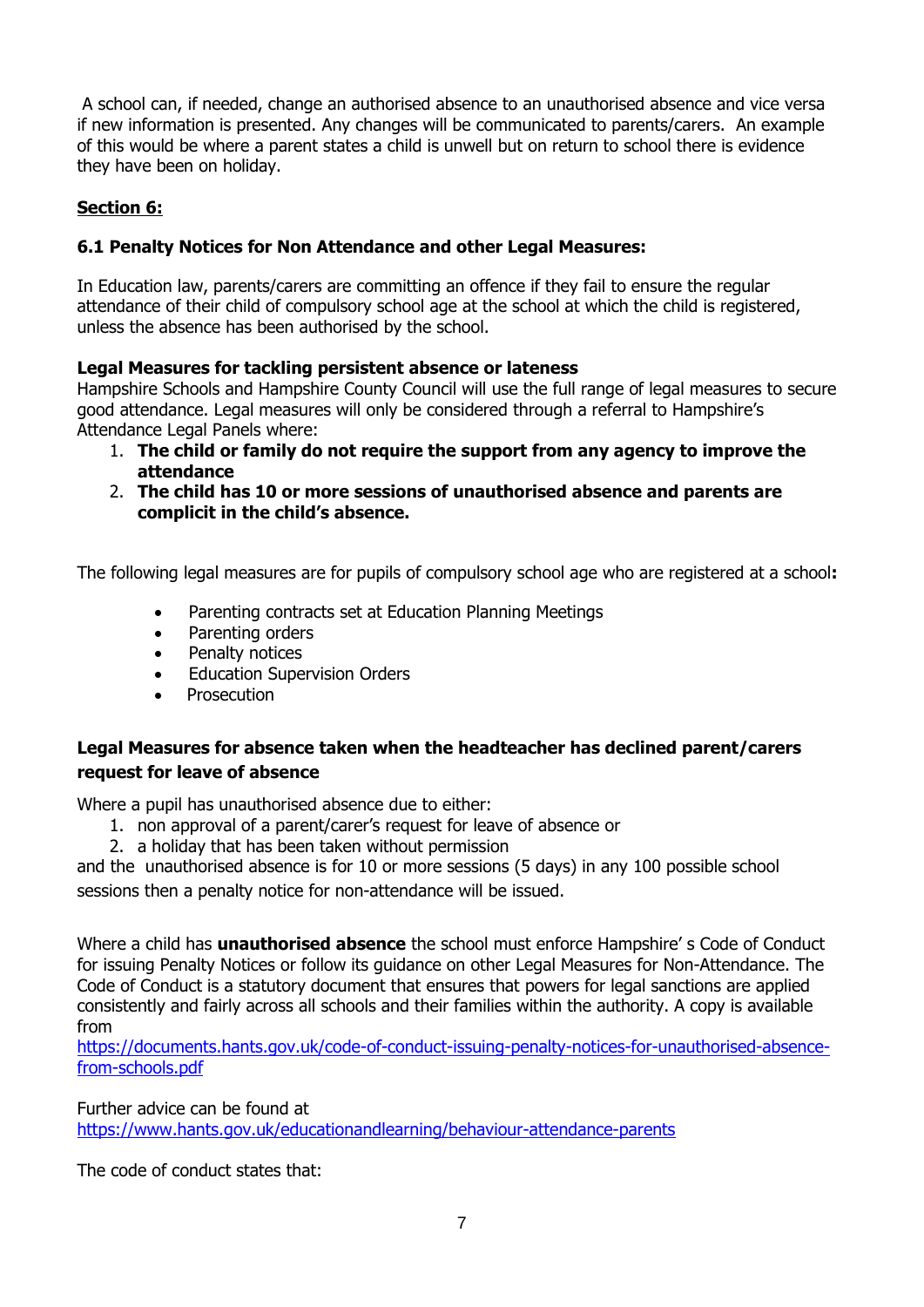Schools or Hampshire Local Authority will issue a Penalty Notice for any unauthorised absence where the pupil has been:

- absent for 10 or more half-day sessions (five school days) of unauthorised absence during any 100 possible school sessions – these do not need to be consecutive (codes G, U or O on the register)
- persistently late (coded  $U$ ) for up to 10 sessions (five days) after the register has closed
- persistently late before the close of the register (coded  $L$ ), but the school has met with parents and has clearly communicated that they will categorise as unauthorised any further lateness (code  $O$ ), and where the threshold of 10 sessions (five days) has been met
- absent for any public examinations of which dates are published in advance
- absent for any formal school assessments, tests or examinations where the dates have been published in advance

unless the issuing of a Penalty Notice would conflict with other intervention strategies in place or other sanctions already being processed.

#### **If a child's unauthorised absence meets any of the above criteria and the family or child do not require any agency support to improve the attendance then a single Penalty Notice is issued for either:**

- 1. 10 sessions of unauthorised absence or lateness in any 10 week school period
- 2. 1 or more sessions of unauthorised absence during a public exam, formal school assessment of testing where dates are published in advance.

Parents and Carers will be warned of the likelihood of a penalty notice being issued for unauthorised absence either via a letter, through the leave of absence request form, or through the schools attendance policy. The penalty notice is a fine that is issued to each parent/carer who condoned (or was responsible for the child) during the period of unauthorised absence for which the fine has been issued. For each case of unauthorised absence the school or Hampshire County Council will decide whether a Penalty Notice is issued **to one or more parent/carers** for each child. **N.B** This could mean four penalty notices for a family with two siblings both with unauthorised absence for holiday i.e. one PN for each child to each parent

Each penalty notice carries a fine of £60 if paid within 21 days of the penalty notice being posted. If the fine is not paid within 21 days the Penalty is automatically increased to £120 if paid within 28 days. If the fine remains unpaid the Hampshire County Council will consider prosecution for the nonattendance. Payment methods are detailed on the Penalty Notices themselves. Penalties are to be paid to Hampshire County Council and revenue resulting from payment of Penalties is used by the County Council to help cover the costs of issuing Penalty Notices and/or the cost of prosecuting recipients who do not pay.

For further information parents/carers can request a leaflet from their school.

In accordance with Section 6.5 of the Code of Conduct

"If a penalty notice has previously been issued and in the opinion of the Head teacher has been ineffective in addressing the absenteeism the case should be referred to the ALP (Attendance Legal Panel)"

**Please note**: If a parent pays the Penalty Notice and their child has further unauthorised absences additional legal action will be taken. For example, in the event that a Penalty Notice has previously been served to a parent due to unauthorised holiday, should their child have any future unauthorised leave this will result in further legal action for them, such as prosecution or an Education Supervision Order.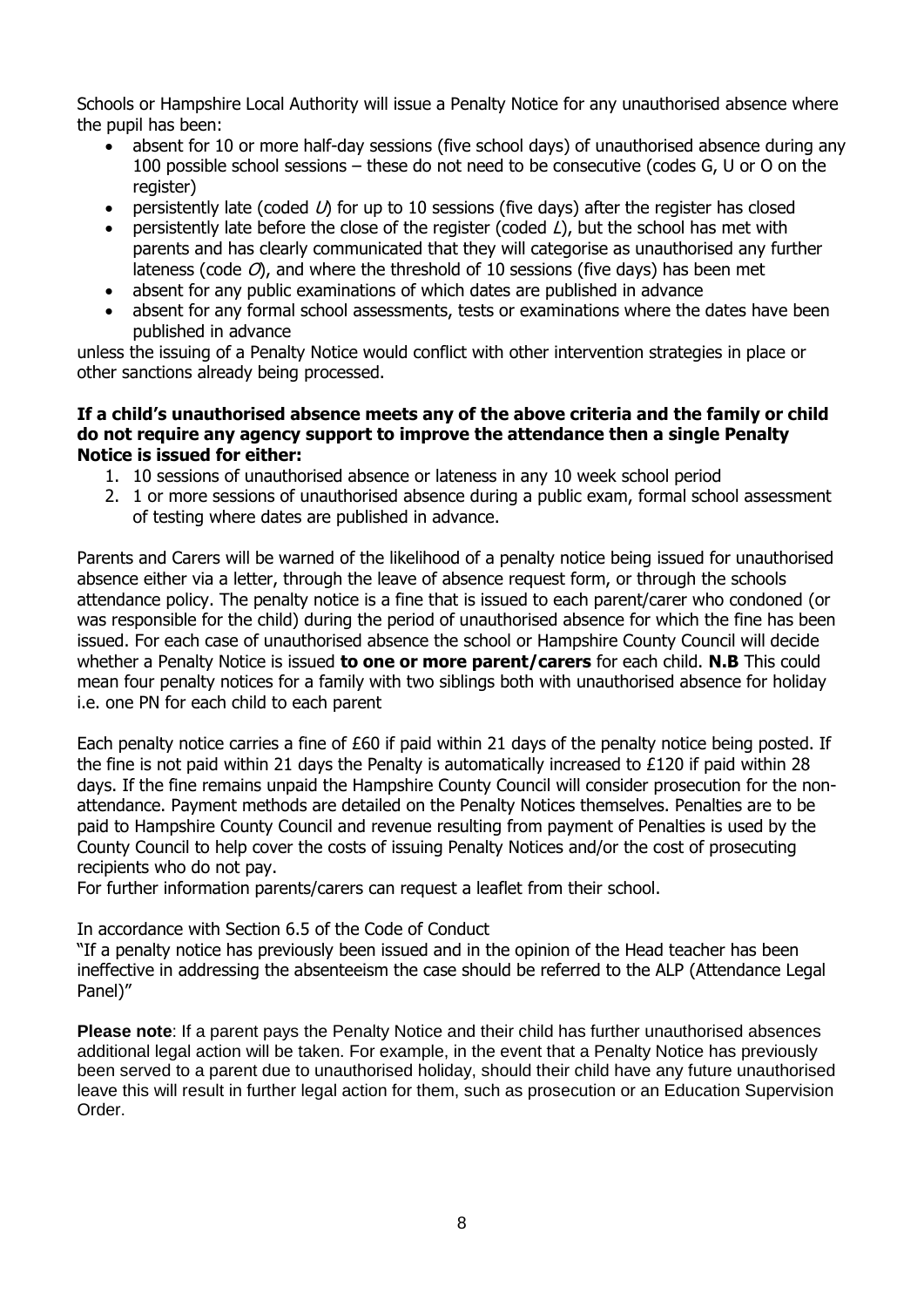For further information parents/carers can request a leaflet from their school and should visit Hampshire County Council's website at: [www.hants.gov.uk/education/hias/learning-behaviour](http://www.hants.gov.uk/education/hias/learning-behaviour-attendance/attendance-guidance-for-parents/possible-penalties)[attendance/attendance-guidance-for-parents/possible-penalties.](http://www.hants.gov.uk/education/hias/learning-behaviour-attendance/attendance-guidance-for-parents/possible-penalties)

# **Section 7:**

## **7.1 My child is trying to avoid coming to School. What should I do?**

Children are sometimes reluctant to attend school. Any problems with regular attendance are best sorted out between the school, the parents and the child. If a child is reluctant to attend, it is never better to cover up their absence or to give in to pressure to excuse them from attending. This gives the impression that attendance does not matter and may make things worse.

Parents should contact their child's class teacher immediately and openly discuss their worries. The child could be avoiding school for a number of reasons – difficulties with school work, friendship problems, bullying, family difficulties. It is important that the school can identify the reason for the child's reluctance to attend school and work together to tackle the problem. In some cases parents may find it helpful to discuss the circumstances of your child's difficulties with another professional.

### **What can I do to encourage my child to attend School?**

Parents can make sure their child gets enough sleep and gets up in plenty of time each morning. Ensure that he/she leaves home in the correct clothes and properly equipped. Show their child, by their interest, that they value his / her education.

Each child will bring home a reading diary each evening which may also be used for communication between the class teacher and home. Parents should ensure they look at it with your child and sign it ready for the next day.

Parents should be interested in what their child is doing in school; chat to them about the things they have learnt, what they played at break times and what they enjoyed.

For many parents, their child attending school may be their first experience of being separated from them. This can seem daunting at first for both the parent and child but consistency and a caring supportive home and school life will make the transition a quick and easy experience for you both.

### **7.2 Leavers**

If a child is leaving our school (other than when transferring to secondary school parents are asked to:

1. Give the office staff comprehensive information about their plans including any date of a move, your new address and telephone numbers, the child's new school and the start date when known. This should be submitted to school in writing.

If pupils leave and we do not have the above information, then the child is considered to be a 'Child Missing in Education'. This requires schools and Local Authorities to then carry out investigations to try and locate your child, which includes liaising with Children's Services, the Police and other agencies. By giving the school the above information, these investigations can be avoided.